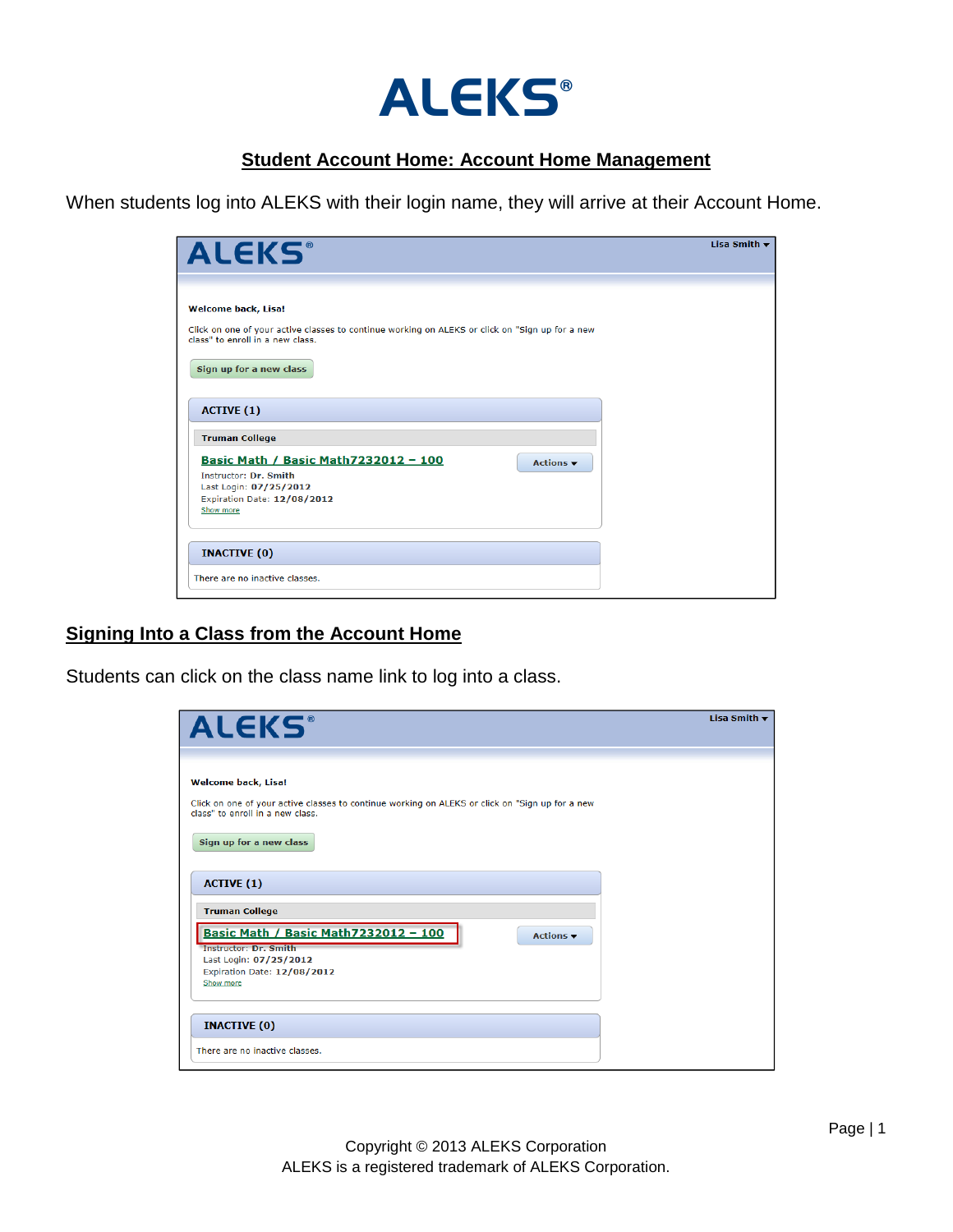After clicking on the class name link, students can begin working in their ALEKS class.



NOTE: The "OPTIONS" page now only includes settings specific to the selected class since students will use the Student Account Home to manage their classes.

|                      | I have the following information about your class.  |
|----------------------|-----------------------------------------------------|
| Course:              | Basic Math / Basic Math 7232012 - 100 (Dr. Smith)   |
| Reference:           | <b>LSMITH140-1</b>                                  |
| Email:               | Ismith@example.com                                  |
| <b>Options:</b>      | I wish to participate in 'ask a friend'             |
|                      | Forward ALEKS messages to my email address          |
| Report:              | not accessible at this point                        |
| History:             | not accessible at this point                        |
| Time spent:          | 5 minutes (5 minutes from college)                  |
| Textbook:            | [view name of textbook used in your course]         |
| <b>Subscription:</b> | started on: 07/25/2012; expiration date: 04/30/2013 |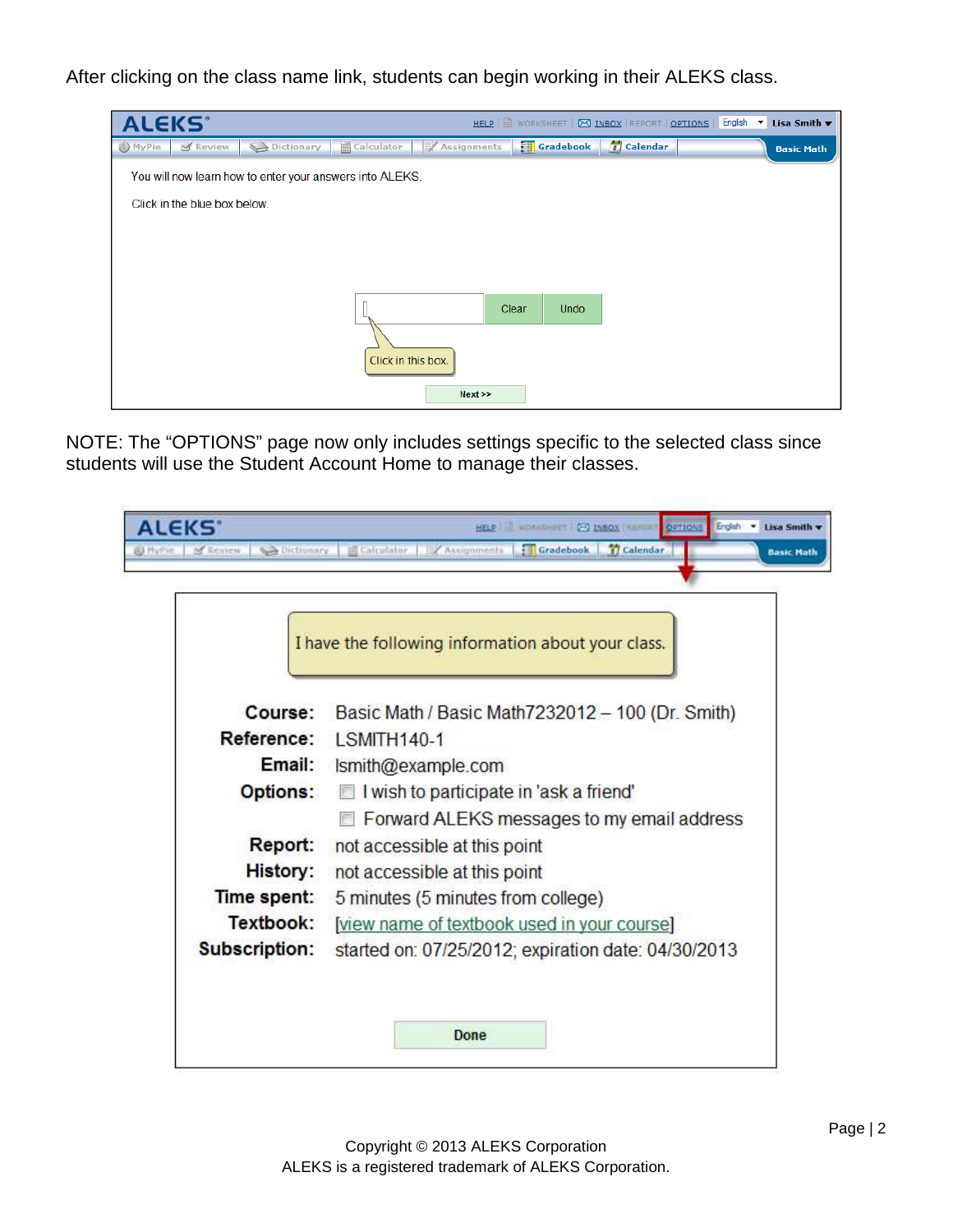### **"Show more" Link**

Students can click on the Show more link to see details about a class. Clicking on the "?" by "Current Progress" opens a pop-up that displays a legend to explain the Current Progress bar. NOTE: Current Progress only appears for active classes.

| Instructor: Dr. Smith<br>Last Login: 07/25/2012<br>Expiration Date: 12/08/2012<br>Show more                                         | Pre-Algebra / Pre-Algebra - 7252012 |                                 | Actions v |
|-------------------------------------------------------------------------------------------------------------------------------------|-------------------------------------|---------------------------------|-----------|
| <b>ACTIVE (1)</b><br><b>Truman College</b>                                                                                          |                                     |                                 |           |
| Instructor: Dr. Smith<br>Last Login: 07/25/2012<br>Expiration Date: 12/08/2012<br>Class Code: AF6RW-KIGLA<br>Reference: LSMITH140-2 | Pre-Algebra / Pre-Algebra - 7252012 |                                 | Actions v |
| Start Date: 07/25/2012                                                                                                              | Time Spent in Class: 7 minutes<br>数 | <b>Current Progress Legend:</b> | 図         |

## **Sign Up for a New Class from the Account Home**

Students can click on the "Sign up for a new class" link to sign up for a new ALEKS class.

| <b>ALEKS</b> ®                                                                                                                                                                               | Lisa Smith v |
|----------------------------------------------------------------------------------------------------------------------------------------------------------------------------------------------|--------------|
| <b>Welcome back, Lisa!</b><br>Click on one of your active classes to continue working on ALEKS or click on "Sign up for a new<br>class" to enroll in a new class.<br>Sign up for a new class |              |
| <b>ACTIVE (1)</b><br><b>Truman College</b>                                                                                                                                                   |              |
| Basic Math / Basic Math7232012 - 100<br>Actions $\blacktriangledown$<br>Instructor: Dr. Smith<br>Last Login: 07/25/2012<br>Expiration Date: 12/08/2012<br>Show more                          |              |
| <b>INACTIVE (0)</b><br>There are no inactive classes.                                                                                                                                        |              |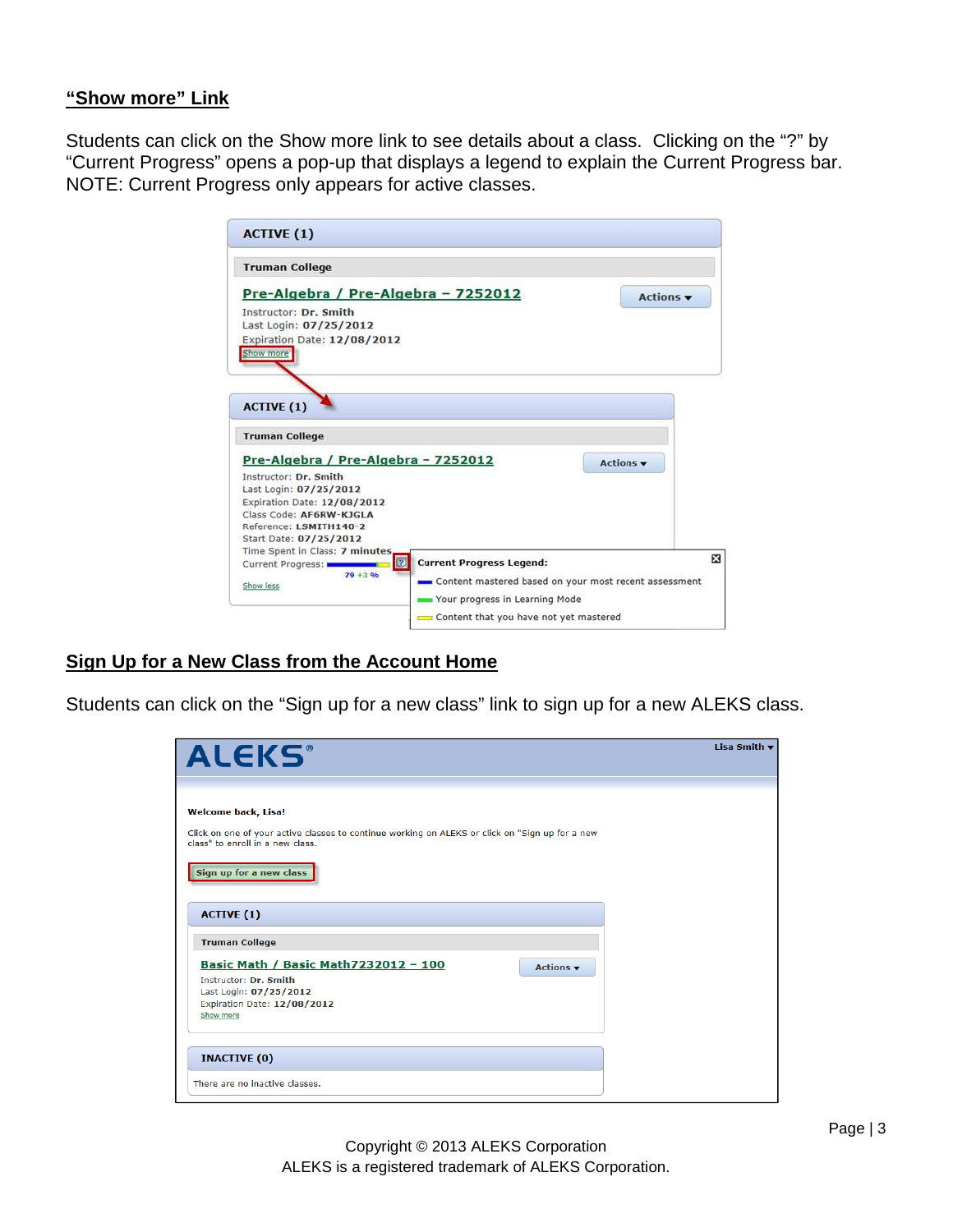After clicking on the "Sign up for a new class" button, the student enters a 10-character class code and then clicks on the "Register" button.

| <b>ALEKS®</b>                       |                                                          |                                 |                               |                                                                                                           | Lisa Smith $\blacktriangledown$ |
|-------------------------------------|----------------------------------------------------------|---------------------------------|-------------------------------|-----------------------------------------------------------------------------------------------------------|---------------------------------|
| Enter<br>$\mathbf{1}$<br>Class Code | 2 Confirm<br>Course Code                                 | 3 Student<br><b>Information</b> | Registration<br>4<br>Complete |                                                                                                           |                                 |
| Sign Up for a New Class             |                                                          |                                 |                               |                                                                                                           |                                 |
|                                     | Register here if you need to use ALEKS with a new class. |                                 |                               |                                                                                                           |                                 |
|                                     |                                                          |                                 |                               | To begin, enter your 10-character class code below. You should have received this code from your teacher. |                                 |
|                                     | Please enter the new course code:                        |                                 |                               |                                                                                                           |                                 |
| Course code:                        |                                                          | what's this?                    |                               |                                                                                                           |                                 |
|                                     |                                                          |                                 | Registe<br>Cancel             |                                                                                                           |                                 |

The student views the class details and clicks on the ">> Continue" button.

| <b>ALEKS</b>                                                                                                                       |                                                                                          |                                          |                 |        |                                                                                                                                       | Lisa Smith $\blacktriangledown$ |
|------------------------------------------------------------------------------------------------------------------------------------|------------------------------------------------------------------------------------------|------------------------------------------|-----------------|--------|---------------------------------------------------------------------------------------------------------------------------------------|---------------------------------|
| 1 Enter<br>Class Code                                                                                                              | 2 Confirm<br>Course Code                                                                 | Registration<br>$\mathbf{3}$<br>Complete |                 |        |                                                                                                                                       |                                 |
| <b>Confirm Enrollment Information</b><br>"Continue." If the information is incorrect, click "modify" to enter another course code. |                                                                                          |                                          |                 |        | You are about to be enrolled in the following course. Please check the course details carefully. If the information is correct, click |                                 |
|                                                                                                                                    | Course:<br>Subject: Beginning Algebra<br>Instructor: Mr. Jones<br>School: Truman College | Beginning Algebra (College)              | (modify)        |        |                                                                                                                                       |                                 |
|                                                                                                                                    |                                                                                          |                                          | <b>Continue</b> | Cancel |                                                                                                                                       |                                 |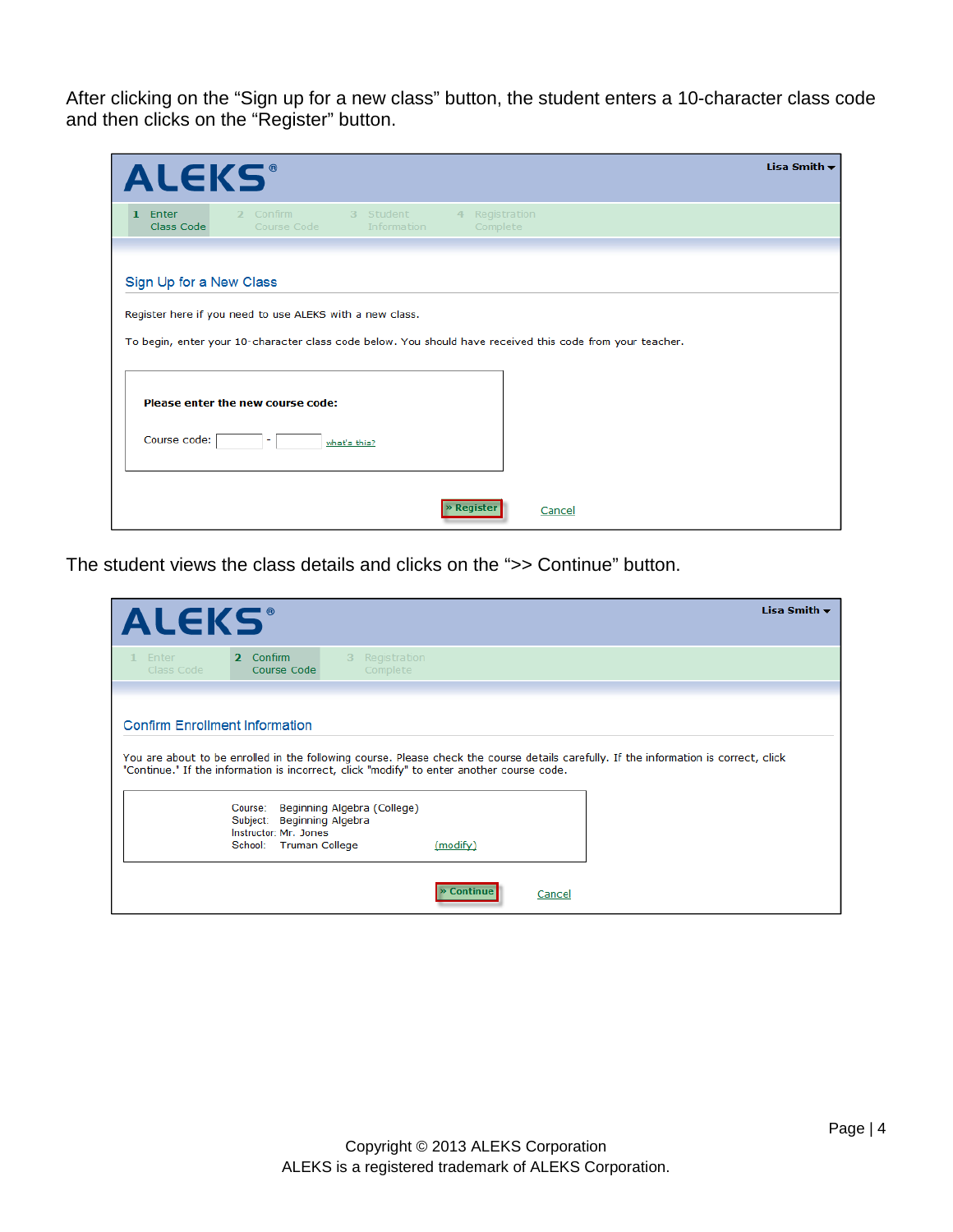The student enters a 20-character access code.

| <b>ALEKS</b>                                                                                                                                                                                   | Lisa Smith $\blacktriangledown$ |
|------------------------------------------------------------------------------------------------------------------------------------------------------------------------------------------------|---------------------------------|
| Registration<br>2 Confirm<br>Enter<br>3<br>Class Code<br>Course Code<br>Complete                                                                                                               |                                 |
| Enter Your Access Code                                                                                                                                                                         |                                 |
| If you have a 20-character access code, enter it below.<br>If you do not have an access code, you can purchase an access code online. If you have already purchased an access code online, you |                                 |
| can find the code on the receipt that was e-mailed to you.                                                                                                                                     |                                 |
| Access Code:<br>what's this?<br><b>Continue</b>                                                                                                                                                |                                 |
|                                                                                                                                                                                                |                                 |

The student receives a confirmation message. Clicking on the ">> Continue to your ALEKS class" will take the student to ALEKS and she can begin working in her class.

| <b>ALEKS</b> <sup>®</sup>      |                                                                                                                                                                                     | Lisa Smith $\blacktriangledown$ |
|--------------------------------|-------------------------------------------------------------------------------------------------------------------------------------------------------------------------------------|---------------------------------|
| Enter<br>Class Code            | Registration<br>2 Confirm<br>з.<br>Course Code<br>Complete                                                                                                                          |                                 |
| <b>Registration Complete</b>   |                                                                                                                                                                                     |                                 |
|                                | You are enrolled in:<br>Class: Beginning Algebra<br>Subject: Beginning Algebra<br>Instructor: Mr. Jones<br><b>School: Truman College</b><br>Reminder! Your Login Name is: LSMITH140 |                                 |
| <b>ALEKS Plug-in Detection</b> |                                                                                                                                                                                     |                                 |
|                                | We will now check your computer to see if you have the ALEKS plug-in. Learn more                                                                                                    |                                 |
|                                | <b>Continue to your ALEKS class</b><br><b>Back to account</b>                                                                                                                       |                                 |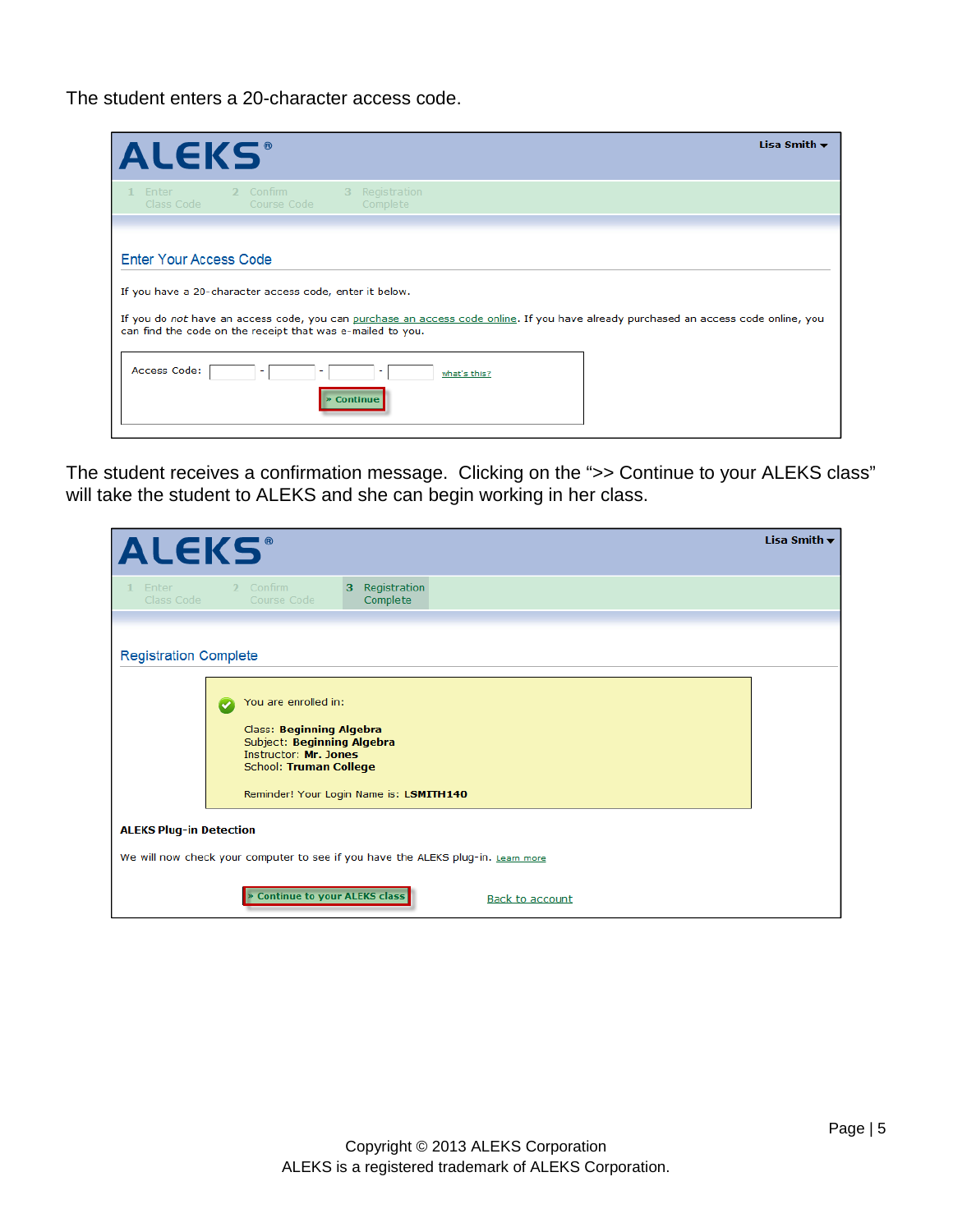After clicking on the "Continue to your ALEKS class" button, the student will be taken into her new class and she can begin working in ALEKS.

| <b>ALEKS</b> <sup>*</sup> |                              |                                                          |                    |                    |                      |              | HELP   U WORKSHEET   M INBOX   REPORT   OPTIONS   English | Lisa Smith $\blacktriangledown$ |
|---------------------------|------------------------------|----------------------------------------------------------|--------------------|--------------------|----------------------|--------------|-----------------------------------------------------------|---------------------------------|
| <b>O</b> MyPie            | Review                       | Dictionary                                               | Calculator         | <b>Assignments</b> | <b>Gradebook</b>     | $5$ Calendar |                                                           | <b>Beg. Algebra</b>             |
|                           |                              | You will now learn how to enter your answers into ALEKS. |                    |                    |                      |              |                                                           |                                 |
|                           | Click in the blue box below. |                                                          |                    |                    |                      |              |                                                           |                                 |
|                           |                              |                                                          |                    |                    |                      |              |                                                           |                                 |
|                           |                              |                                                          |                    |                    |                      |              |                                                           |                                 |
|                           |                              |                                                          |                    |                    |                      |              |                                                           |                                 |
|                           |                              |                                                          |                    |                    | Clear<br><b>Undo</b> |              |                                                           |                                 |
|                           |                              |                                                          | Click in this box. |                    |                      |              |                                                           |                                 |
|                           |                              |                                                          |                    | Next               |                      |              |                                                           |                                 |

# **Logging Out of a Class**

Students can log out of a class by clicking on the arrow beside their name, and then selecting "Log out" from the drop-down menu.

|              | Lisa Smith $\blacktriangledown$ |
|--------------|---------------------------------|
| <b>ALEKS</b> | <b>Account settings</b>         |
|              | Log out                         |

## **Accessing Account Home While Working in a Class**

While working in a class, students can return to their Account Home by clicking on the arrow beside their name, and then selecting "Account home" from the drop-down menu.

| <b>ALEKS</b> *         |                                                                         |            | <b>HELP</b>    | WORKSHEET   24 INBOX REPORT   OPTIONS |              | English <b>v</b><br>Lisa Smith          |
|------------------------|-------------------------------------------------------------------------|------------|----------------|---------------------------------------|--------------|-----------------------------------------|
| <b>MyPie</b><br>Review | Dictionary                                                              | Calculator | Assignments    | Gradebook                             | $5$ Calendar | <b>Account home</b><br>Log out          |
|                        | Plot $\frac{7}{10}$ and $2\frac{1}{5}$ on the <u>number line</u> below. |            |                |                                       |              | Click on "Explain"<br>if you need help. |
| Quick Help             | How do I plot a point on the number line?                               |            |                |                                       |              |                                         |
| $\boldsymbol{0}$       |                                                                         |            | $\overline{2}$ |                                       | 3            | e                                       |
|                        |                                                                         | Next       |                | <b>Explain</b>                        |              | Undo Help<br>Clear                      |

Copyright © 2013 ALEKS Corporation ALEKS is a registered trademark of ALEKS Corporation.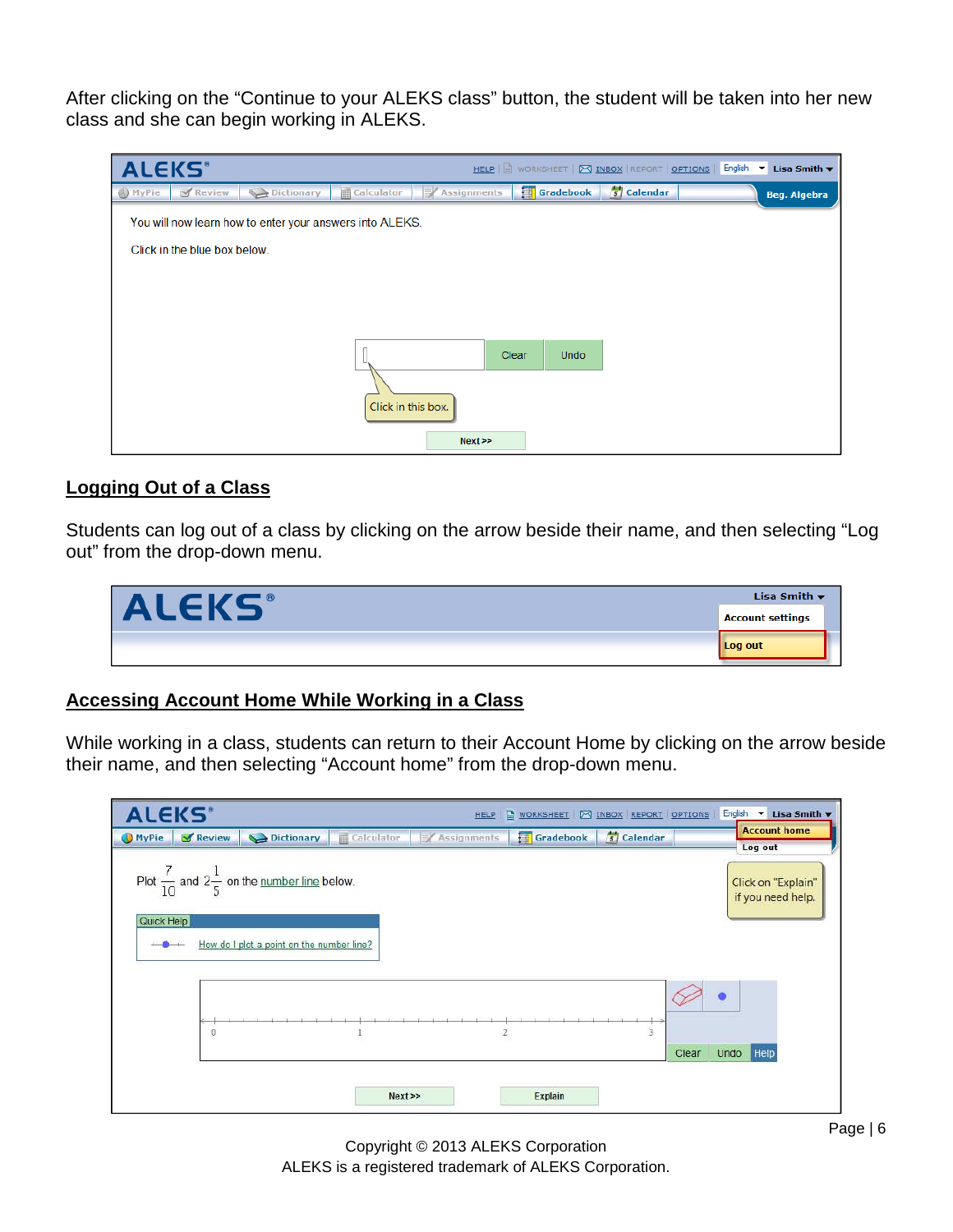### **Edit Account Settings**

From their Account Home, students can edit the information in their account by clicking on the arrow beside their name, and then selecting "Account settings" from the drop-down menu.

| <b>ALEKS®</b>                                                                                                                                                                                                     | Lisa Smith $\star$<br><b>Account settings</b> |
|-------------------------------------------------------------------------------------------------------------------------------------------------------------------------------------------------------------------|-----------------------------------------------|
| <b>Welcome back, Lisa!</b><br>Click on one of your active classes to continue working on ALEKS or click on "Sign up for a new<br>class" to enroll in a new class.<br>Sign up for a new class                      | Log out                                       |
| <b>ACTIVE (1)</b><br><b>Truman College</b><br>Basic Math / Basic Math7232012 - 200<br>Actions $\blacktriangledown$<br>Instructor: Dr. Smith<br>Last Login: 07/25/2012<br>Expiration Date: 12/08/2012<br>Show more |                                               |
| <b>INACTIVE (1)</b>                                                                                                                                                                                               |                                               |
| <b>Truman College</b>                                                                                                                                                                                             |                                               |
| Basic Math / Basic Math7232012 - 100<br>Instructor: Dr. Smith<br>Start Date: 07/25/2012<br>Expiration Date: 07/25/2012<br>Show more                                                                               |                                               |

Students can click on the "edit" link to edit their account.

| <b>Your ALEKS Account</b>         |             |      |
|-----------------------------------|-------------|------|
| Name: Lisa Smith                  |             |      |
| Login Name: LSMITH140             |             |      |
| Password: ******                  |             |      |
| Email Address: Ismith@example.com |             |      |
| <b>Truman College</b>             |             | Edit |
| <b>Student ID: N/A</b>            |             |      |
| Email Address: Ismith@example.com |             |      |
|                                   | <b>Done</b> |      |